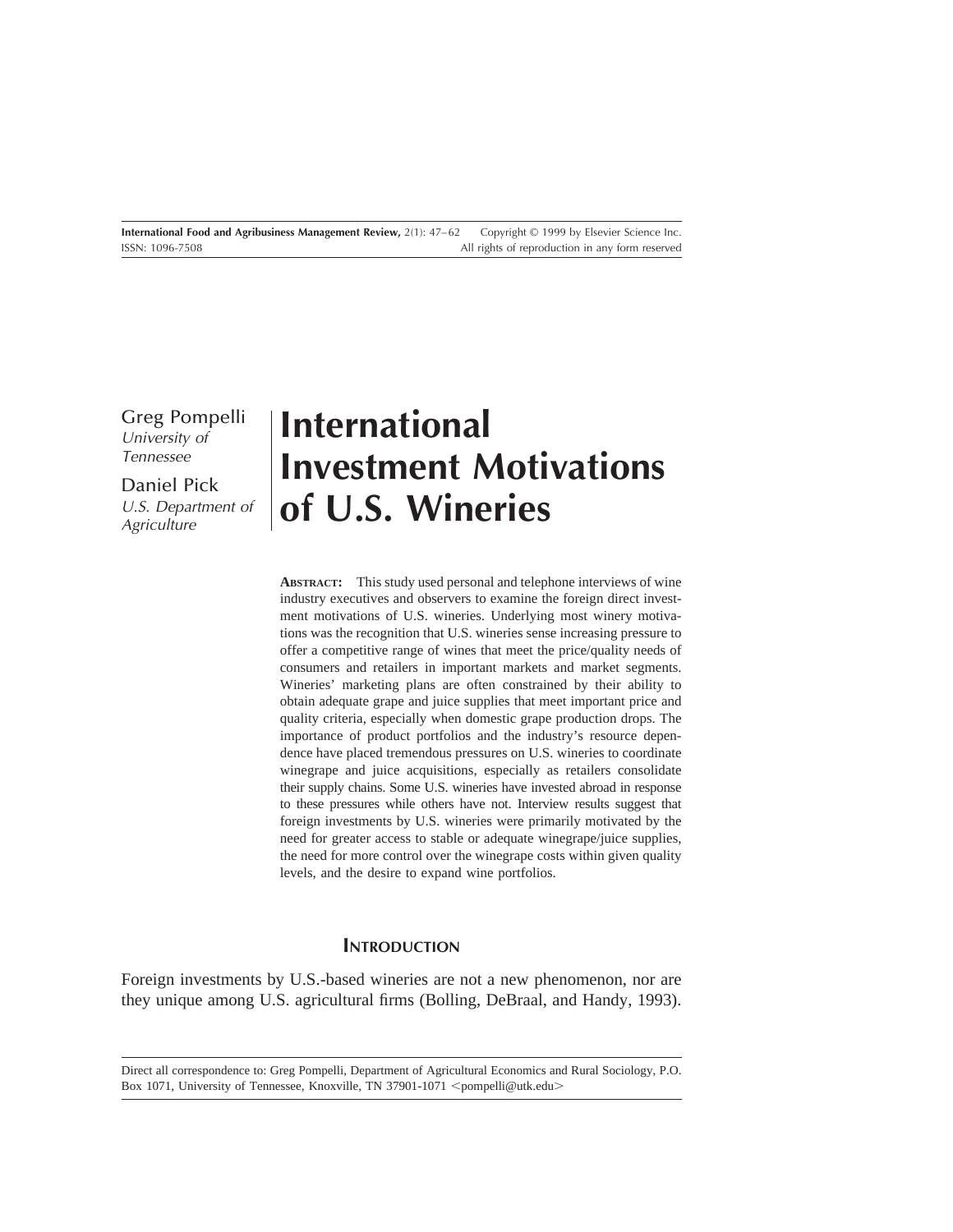However, increased U.S. winery investment activity in the mid- to late-1990's represented an important reaction to changes in the competitive environment of world and U.S. wine markets. Much of the increased investment activity occurred despite significant declines in world wine consumption and production. Thus, foreign investment decisions most likely represented responses to shifting consumer demand, and increased domestic and international competition rather than overall growth in the industry. Foreign investments may also reflect wineries'reaction to retail level efforts to create and strengthen supply chains built around a few wineries that offer a wider portfolio of wines.

The purpose of this study was to examine the foreign direct investment (FDI) motivations of U.S. wineries that have and have not invested in foreign operations, and to compare wine industry responses with motivations presented in the literature on FDI. Opinions about firms' FDI motivations were obtained through a series of personal and telephone interviews with wine industry executives, consultants, industry publication editors, and government officials. Interviews were conducted with winery executives whose firms invested in operations abroad, and with those whose firms continue to concentrate their investments and production in the U.S.

One limitation of this approach was that proprietary investment data and current investment plans could not be presented. Thus, investment motivations presented in this study represent general motivational themes identified by at least two industry executives. These motivations and figures should not be attributed to any individual winery. Firm names are used in this study only when company information was gathered from published sources.

# **MOTIVATIONS FOUND IN THE FOREIGN DIRECT INVESTMENT LITERATURE**

An overall goal of supply chain management (SCM) is the reduction of transactions costs within the system that moves and transforms goods from producers' raw commodities to final consumer products. Given the apparent advantages, the wine industry is an active participant in the adoption of SCM principles, and foreign investments are a manifestation of wineries efforts to remain competitive. Geene, Heijbroek, Lagerwerf, and Wazir (1999, p. 30) noted that "The appearance of large-scale companies, with their brands and their need for broad retail distribution, was a perfect response to retailers' need for recognizable brands and fewer, but larger suppliers." For several U.S. wineries, FDI has become the preferred method for coordinating the acquisition and sale of wine and winegrapes internationally. Informational asymmetries, asset specificity, delayed product differentiation, and the increasing globalization of wine supplies may all play roles in motivating U.S. wineries to invest overseas, but access to retail markets is critical.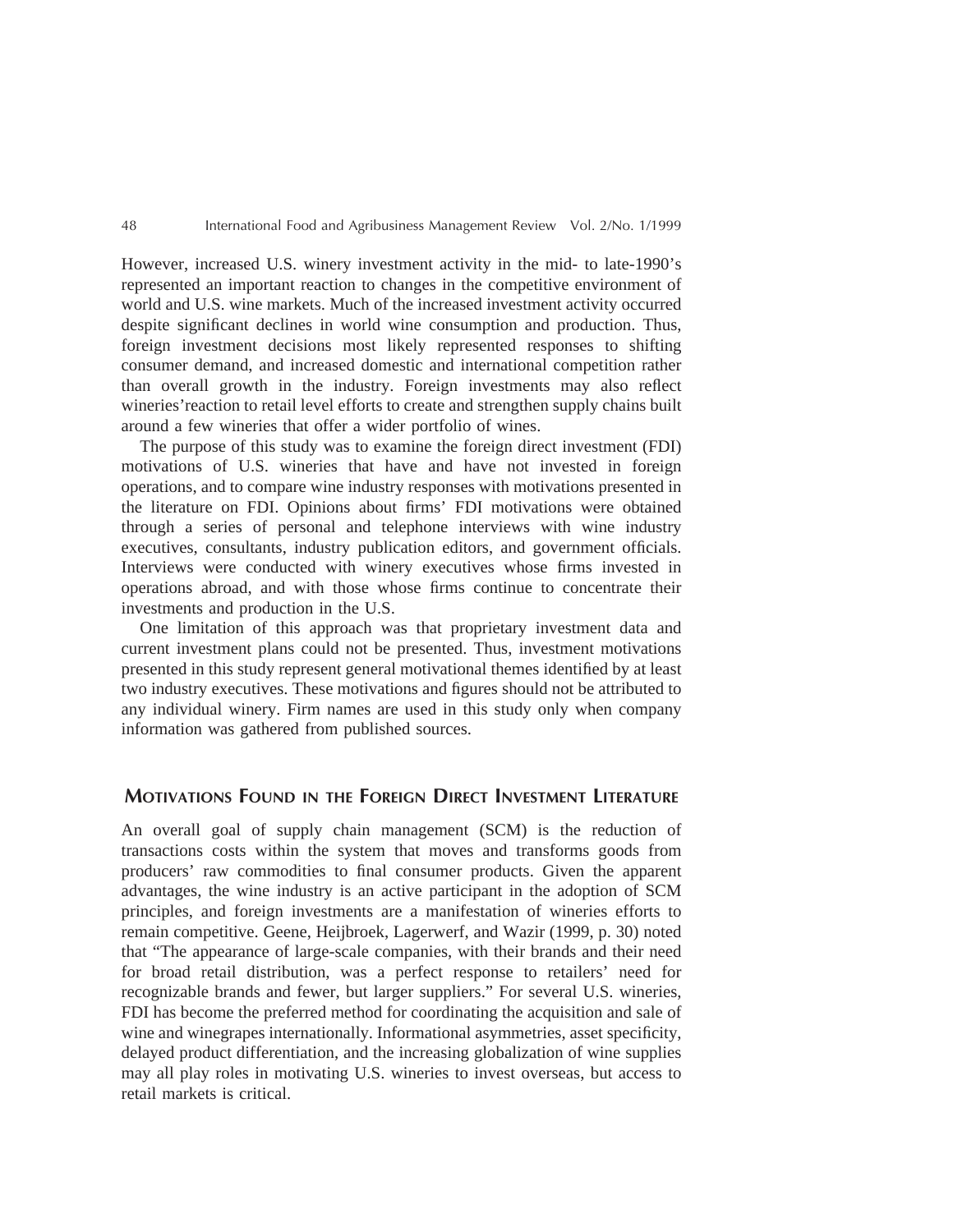Various studies conducted over the past thirty years (Vernon, 1966; Caves, 1996; Horst, 1972; Grubaugh, 1987; and Pugel, 1981), have suggested that FDI can be motivated by firms' desires to internalize operations or activities that formerly were carried out in intermediate markets. Dunning reported that firms used FDI as part of a strategy to capitalize on capabilities not shared by competitors. In separate studies, Ray (1990), Markusen (1995), and Trevino and Daniels (1996) found that firm size, industry concentration, risk minimization, and prior export experience were positive influences on firms' FDI decisions. Analysis by Benito and Gripsrud (1995) suggested that FDI is a significant step in a firm's internationalization process because it frequently is used to consolidate or generate a firm's resource base. Furthermore, Craig and Douglas (1996), and Yu (1986) have observed that decisions to invest abroad, though reversible, are evolutionary and sequential in nature.

Similarly, Ferdows (1997), Morrison and Officer (1992), and Wesson (1994) identified three basic FDI motivation categories for firms that fit nicely in a supply chain framework. The first group addresses the exploitation of a firm's tangible and intangible competitive advantages abroad. The second category views FDI as part of a firm's strategic actions in imperfectly competitive international markets, which could include actions taken to avoid trade barriers. The third set of motivations focuses on gaining access to critical assets/inputs in foreign markets. While all three types of FDI motivations fit within the general context of SCM considerations, the strategic-action and asset-access categories fit especially well.

The initial application of FDI considerations found in the literature suggest that U.S. wineries may be motivated by pressures to innovate, to meet differing consumer needs, to reduce transactions costs, and to stabilize access to quality wine or winegrapes—and all these pressures provide sufficient motivation for wineries to utilize SCM practices. Their motivations for using FDI as a primary means of SCM, however, are not as apparent. The use of FDI no doubt reflects wineries' assessments of their desires and capacities to broaden the scope of their activities and intensify their business relationships in other economies, but the selection of FDI over other means needs further explanation. As a result, an initial set of opening questions based on current FDI/SCM themes was developed and used to begin FDI discussions with industry leaders. A copy of the initial questions is contained in the Appendix.

The shift in U.S. winery investment activity during the 1990s has raised interest in determining what motivates wineries to invest in non-U.S. wine and vineyard operations. Handy (1993) and Koechlin (1992) suggest that investment decisions reflect strategic considerations about the current and future actions of domestic and foreign competitors, and each firm's assessment of its ability to react to those threats. However, strategic production considerations are especially sensitive to the geographic contexts within which they arise. Consumers use production location, largely, to identify wines and make initial assessments of product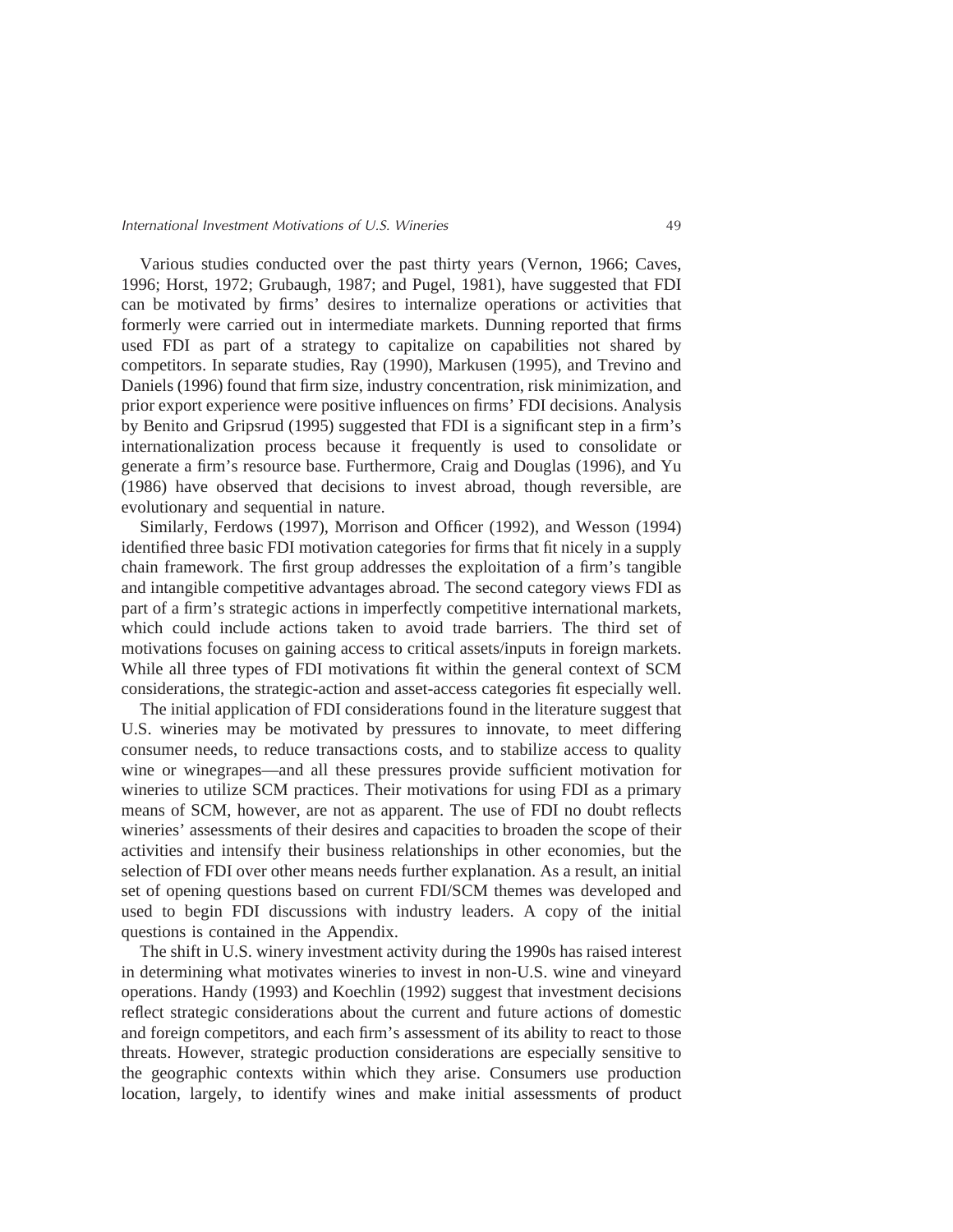quality. DeMeza and vander Ploeg (1987), and Meyer and Qu (1995) found that production flexibility and improved access to consistent supplies were the primary motivations for international investments. Because of the significant influence of location, the following brief overview of wine geography serves to open the discussion of world wine market factors within which FDI motivations arise.

# **THE GEOGRAPHY OF WINE**

Most winegrape production is contained between the latitudes of  $30^{\circ}$ N and  $50^{\circ}$ N, and 30°S and 40°S, but so, too, is nearly all agricultural production (Dickenson, 1990, 1992; and de Blij, 1983). Technological advances and changing consumer/ market needs have opened many winemaking areas. The belief that the best wines only come from high latitudes, poor soils, difficult terrain, and stressing climates (the notion of *terrior*) is, in part, true, but its primacy has been tested by any number of exceptions known collectively as "New World" wines.<sup>1</sup> The institutionalization of these biases through regulations, such as the appellation contrôlée that specify wine-growing regions, grape varieties, and cultivation practices, has played a role in limiting recognition of New World wine regions. However, these regulations have also hindered the current market and investment prospects of wineries bound by their authority by limiting the introduction of quality improving technology or practices, and use of grapes grown outside specified regions (Kraft, 1996).

While environmental factors play a role in wine quality, the influence of these factors is not absolute—especially in wines that compete in lower price categories. Grape quality is an unquestioned essential element in wine making (grape quality may influence up to 95% of wine quality), but the application of appropriate technology can overcome some natural flaws. It was apparent in interviews with several winery executives that experimentation and innovation, as opposed to tradition, were considered keys to future commercial success and consistent product quality.

Finally, though national identities help organize much of the remaining discussion of world wine markets, consumers' preferences are increasingly defined in terms of price and brand information. Geography remains an important consideration for consumers of high-priced wines, but its significance to wine companies arises more out of production risk reduction and cost considerations, especially for brands in competitive price categories. Thus, despite data limitations that restrict the discussion of wine production and consumption to a national level, the production and marketing actions of companies' should be considered paramount as it is their actions that most heavily affect world wine markets.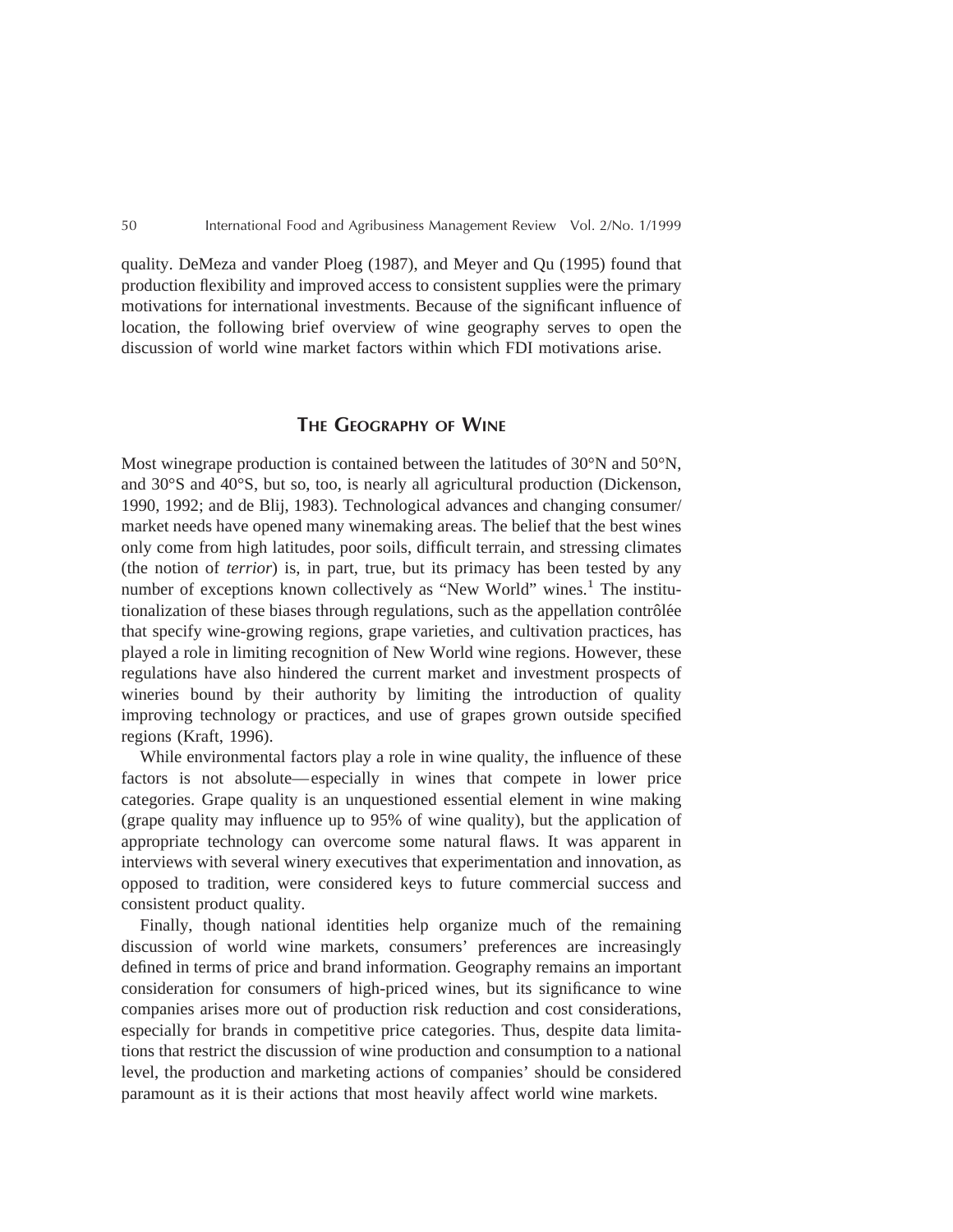| <b>Nation</b>        | Production<br>(million hectoliters) | <i>Vineyard Area</i><br>(000 hectares) | Export Volume<br>(million hectoliters) | Per Capita Wine<br>Consumption<br>(liters) |
|----------------------|-------------------------------------|----------------------------------------|----------------------------------------|--------------------------------------------|
| France               | 53.6                                | 900.8                                  | 14.9                                   | 60.2                                       |
| Italy                | 50.8                                | 913.8                                  | 12.5                                   | 59.4                                       |
| Spain                | 33.9                                | 1,155.0                                | 8.6                                    | 37.9                                       |
| <b>United States</b> | 20.2                                | 314.8                                  | 2.3                                    | 7.2                                        |
| Argentina            | 13.5                                | 208.8                                  | 1.3                                    | 41.6                                       |
| South Africa         | 8.7                                 | 108.0                                  |                                        | 9.5                                        |
| Germany              | 8.5                                 | 104.8                                  | 2.2                                    | 23.1                                       |
| Romania              | 6.7                                 | 254.1                                  |                                        | 31.4                                       |
| Australia            | 6.2                                 | 89.8                                   | 2.7                                    | 18.2                                       |
| Portugal             | 5.7                                 | 259.8                                  | 2.4                                    | 58.3                                       |
| Chile                | 4.5                                 | 131.9                                  | 3.6                                    | 15.9                                       |
| Hungary              | 4.5                                 | 131.1                                  |                                        | 29.9                                       |
| World                | 259.6                               | 7,813.5                                | 60.8                                   |                                            |

| Table 1. Selected Wine Statistics for Major Wine Producing Nations |  |
|--------------------------------------------------------------------|--|
| (1997 data except for 1995 per capita wine consumption data)       |  |

Source: Doering (pp. 48, 50), and Wine Business Monthly, (p. 27)

# **WORLD WINE MARKET FACTORS**

In addition to geographic characteristics, quality in the world wine market is segmented by price. As with location, a wine's price range does not necessarily guarantee quality, but it remains a critical factor around which wineries and marketers develop their wine portfolios. Geene et al. (1999) note that the market for "great" wines, which includes "ultra premium" wines (priced from \$14 to \$50 per bottle) and "icon" wines (priced above \$50 per bottle) only account for about six percent of worldwide wine volume. In contrast, "super-premium" (priced from \$7 to \$14 per bottle) and "premium" (priced from \$5 to \$7 per bottle) represent the growing "quality" segment of world wine markets that account for about 44% of world wine volume. Most of the contraction in wine supply has come from the "basic" wine category (priced under \$5 per bottle), though it still represents about half of the world's wine supply. Given the shift away from high volume/low value wines basic wine production and sales, much of the wine industry's recent consolidation has been driven by firms' desires to acquire quality wine brands (Walker, 1999).

As shown in Table 1, the world wine market remains centered in Europe with the European Union (EU) accounting for over 60% of all wine production and 45% of world wine consumption. In 1997, Europe's traditional wine producing nations also accounted for two-thirds of world wine exports. However, Europe's production and export shares declined since 1992 by 6% and 10%, respectively.

The ten-year trends for global wine production and consumption have been heavily influenced by the EU's "Wine-Lake" reduction policies. Moulton (1997) noted that since 1990, world wine production decreased by almost a quarter to an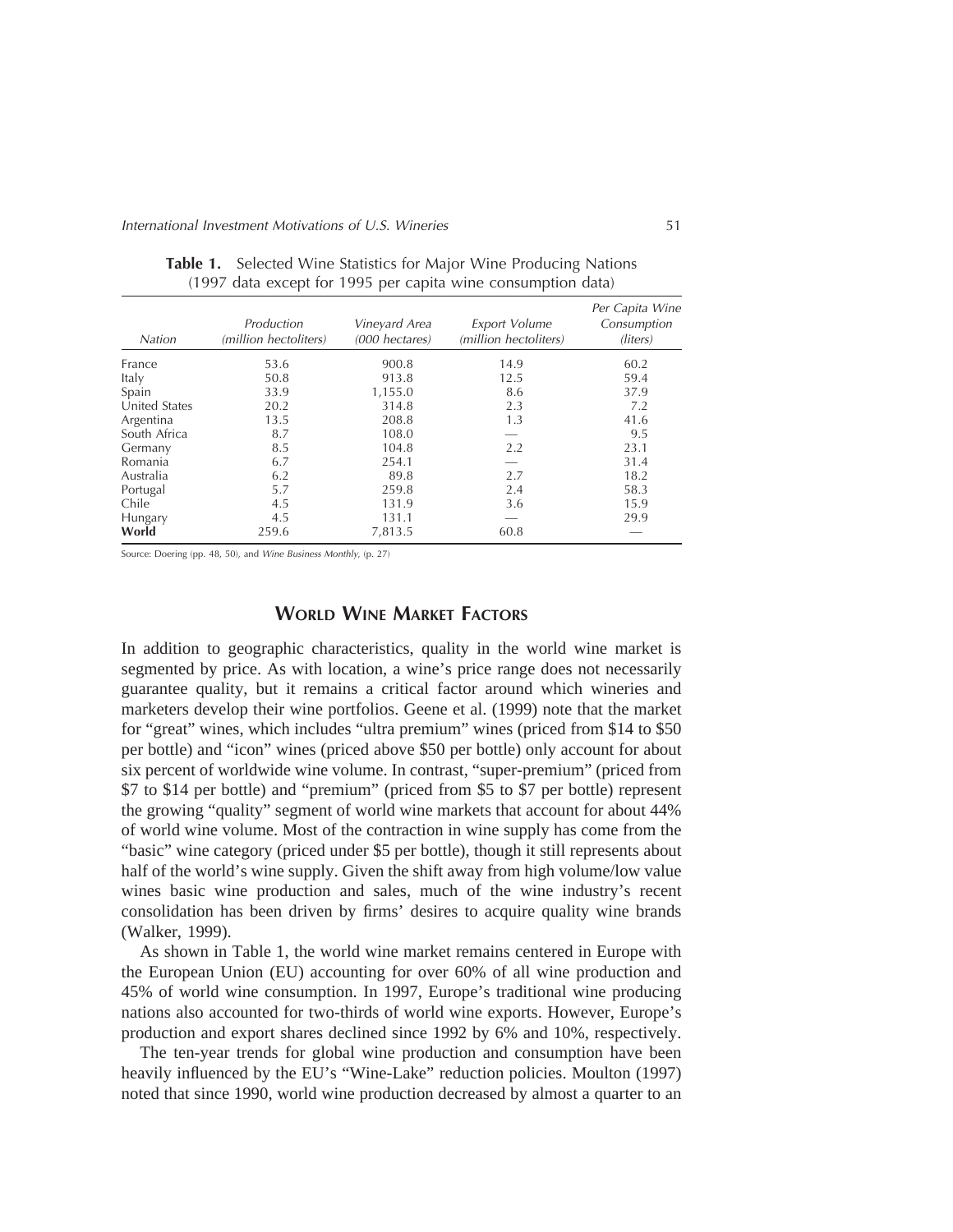average production of 252 million hectoliters in the 1993–95 seasons. Geene et al. (1999) indicated that by 1997, world wine production had increased slightly to about 260 million hectoliters. Most of the production declines occurred in basic wines, while quality wine production increased. As noted by Doering (1999), EU policies aimed at lowering the "Wine Lake" worked. These policies, which diverted lower-quality wines from southern France and Italy, and central Spain into ethanol production, and paid growers to pull marginal vineyards, led to acreage reductions in all three countries. As overall production has declined, global consumption also decreased by 21% to an average of 225 million hectoliters in the 1997. Most of this decline has taken place in European nations, where per capita wine consumption dropped because of demographic, and lifestyle changes. For example, French per capita wine consumption declined from 79.9 liters in 1989 to 60.2 liters in 1997, and Italian consumption dropped from 67.0 liters in 1989 to 59.4 in 1997.

As production and consumption declined and converged, global exports increased 33% to about 61 million hectoliters. Trade is an essential part of the world wine market, and as demonstrated by the increased value of wine exports, the trade is in quality wines. On average, about a quarter of world production is exported. In contrast, the U.S. wine industry exports about 11% of its production. However, export wine sales from the U.S. have increased by over 20% per year since 1995 (Walker, 1998).

Although traditional European wine producing nations remain the world's dominant exporters, their market shares have fallen as New World wine producers have gained market share. The 10% increase in the share of world wine exports held by New World wineries is evidence of the inroads these wineries have made in world markets. These gains may also have served as a positive signal for potential investors. Among New World wine-producers, in 1997, Chile was the largest exporter, with a 31% market share of New World wine exports. Australia was the second largest New World wine exporter with a 26% share. The U.S. and Argentina followed with respective New World shares of 20 and 13%.

A common element in most developed wine markets has been the increased influence of wine marketers. Geene et al. note that as retailers develop their wine supply chains their preference for dealing with a few consistent suppliers that offer a broad portfolio of wines has caused wineries to look for brand alliances and acquisitions. Much of the strength behind retailers' actions has come from consumers who have reduced their wine purchases of wines consumed awayfrom-home in favor of at-home consumption. Walker (1999) indicated that the U.S. suppliers, such as Canandaigua (the second largest supplier in the U.S.), are acquiring wine brands, such as Simi Winery and Franciscan to expand their portfolios. These acquisitions provide access to a greater variety of wines and winegrape sources, and allow sales and distribution networks to be more fully utilized.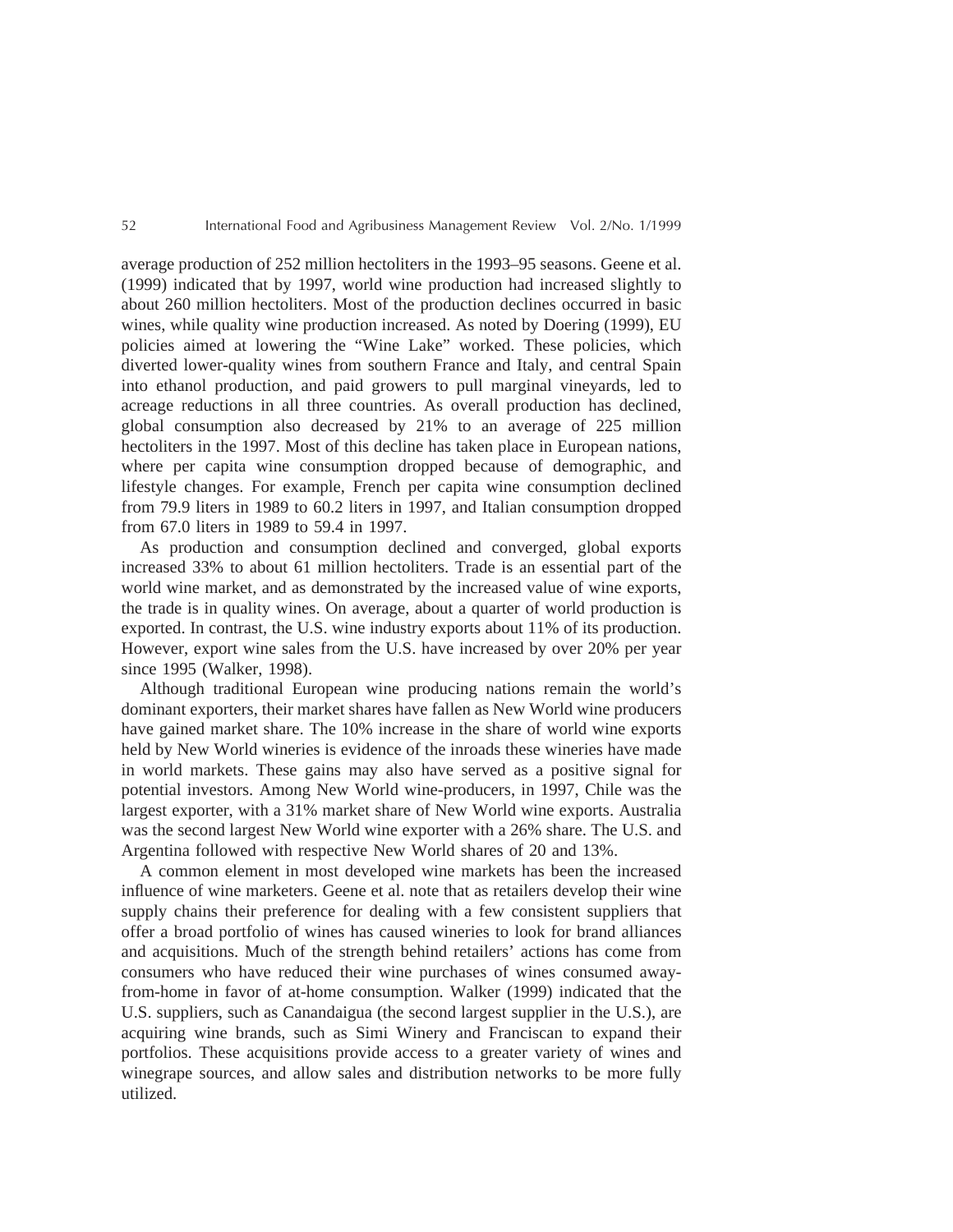Despite recent consolidation activities within the wine industry, it is interesting to note that Gallo holds less than a two-percent share of the world market. Yet by volume it is the world's largest wine supplier, and it accounts for nearly half the wine exports from the U.S. (Geene et al., 1999; and Sawyer, 1997). These figures highlight the fragmented nature of world markets, in which no firm's national influence extends much beyond its own nation's borders. This lends a sense of contestability to world wine markets, even if some national markets are led by a few firms.

In summary, world wine markets face a number of changes including increased acceptance of New World wines, changes in consumer preferences, and increased competition within quality wine categories, and increased retail-level influence that appears to heighten winery efforts to consolidate. These same factors are apparent in the U.S. wine market. However, because of the U.S. market's growth and openness, U.S. wineries may be especially sensitive to changes in world markets.

# **THE U.S. WINE MARKET**

Although U.S. wine production represents 43% of New World production and 8% of the world's wine production, the U.S. share of world exports, in 1997, was about four percent. Two reasons account for this small share. First, unlike other major wine markets growth in the U.S. wine market kept U.S. wineries focussed on their domestic markets. Export markets, for most U.S. wineries, were viewed as destinations for "surplus" production. Second, development of export markets has been limited by slow growth in foreign consumer markets, and consistent marketing efforts by non-U.S. wineries competing in foreign markets.

Among the major wine-consuming nations, the U.S., through the 1990's, was considered an attractive import market. Though U.S. wine consumption per capita was eight times lower than that of leading wine-consuming nations, relative growth in the U.S. market exceeded growth in wine markets around the world. The U.S. market's status as a premier wine growth market was the result of a favorable combination of affluence, demographic and lifestyle factors, and absence of substantial social or religious prohibitions. These factors made the U.S. market attractive to both domestic and foreign wine marketers.

As shown in Table 1, U.S. wine exports equaled 2.3 million hectoliters in 1997. This export level represented a 22% increase in volume in the last five years, which helped U.S. wineries increase the value of wine exports by 23%. In 1997, almost half the U.S. wine exports were sold in the European Union and Switzerland; about 30% were sold in Canada, Mexico, and the Caribbean; and Asia (primarily Japan and Hong Kong) accounted for the remainder.

Bottled (3.7 million hectoliters) and bulk (500,000 hectoliters) wine imports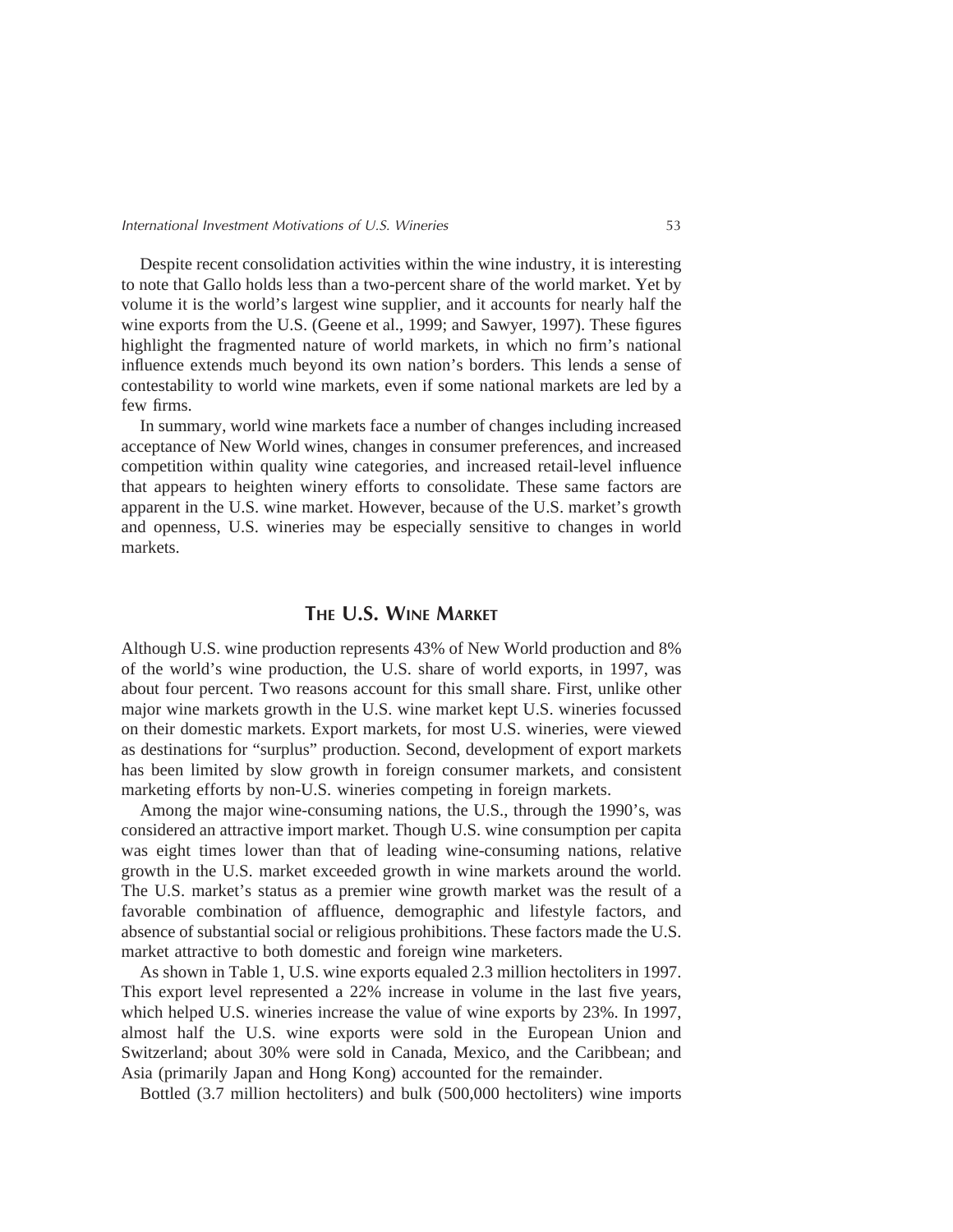accounted for 18.7% and 2.5%, respectively, of the 1997 U.S. wine market. However, as noted by Cartiere (1997) and Sawyer (1997), many U.S. wineries used bulk and bottled imports to supplement their domestic offerings in an effort to maintain shelf-space. This substitution also enabled U.S. wineries to continue shipping domestically produced quality wines to export markets. This action represented a significant response by U.S wineries that were often criticized by foreign marketers because they previously abandoned export markets and marketing efforts when U.S. supplies were limited. Despite the marketing flexibility provided by bulk and bottled wine imports, some U.S. winemakers feared that the distinction between U.S. and foreign wines would blur for U.S. consumers, and the U.S. wine industry would suffer. However, this blurring may no be due as much to import inroads as it is to U.S. consumers who, for the most part, do not ascribe product differentiation to wine regions, or recall the names of more than three wine brands.

## **INDUSTRY LEADER INTERVIEWS**

## **Interview Methodology**

This study followed an interview approach recently used by Vaughan, Malanoski, West, and Handy (1994), Hagen (1996), and Solana-Rosillo and Abbott (1998) in which food industry executives were interviewed about their firms' foreign investments. The *Wines & Vines 1997 Buyer's Guide* was used to identify industry executives at the nation's thirty largest wine companies. The 30-winery set was used because contained all the U.S. wineries that had known and significant foreign direct investments.

Twenty-six percent of the executives contacted (representing 20% of U.S. wine production) participated in the survey interviews either in person or by telephone. The remaining 80% refused or were otherwise unavailable during the year-long study period. In addition to industry executives, wine industry consultants, government officials, and wine magazine editors were also interviewed about their knowledge of U.S. wineries FDI. The following discussion of FDI motivations is based on interviews with eight wine industry executives, and six industry "observers" (consultants, editors, and government officials). The comments of staff members who participated in the interviews were included as part of the "leader's" response.

All interviews followed a question script that allowed respondents to expand on any issues raised in the interview. A copy of this script is contained in the Appendix. As expected, industry leaders acknowledged the potential influence of most motive categories, but they often emphasized the importance of different motives and offered differing rationales about the influence of specific factors.

The interview results were distilled by first categorizing responses into general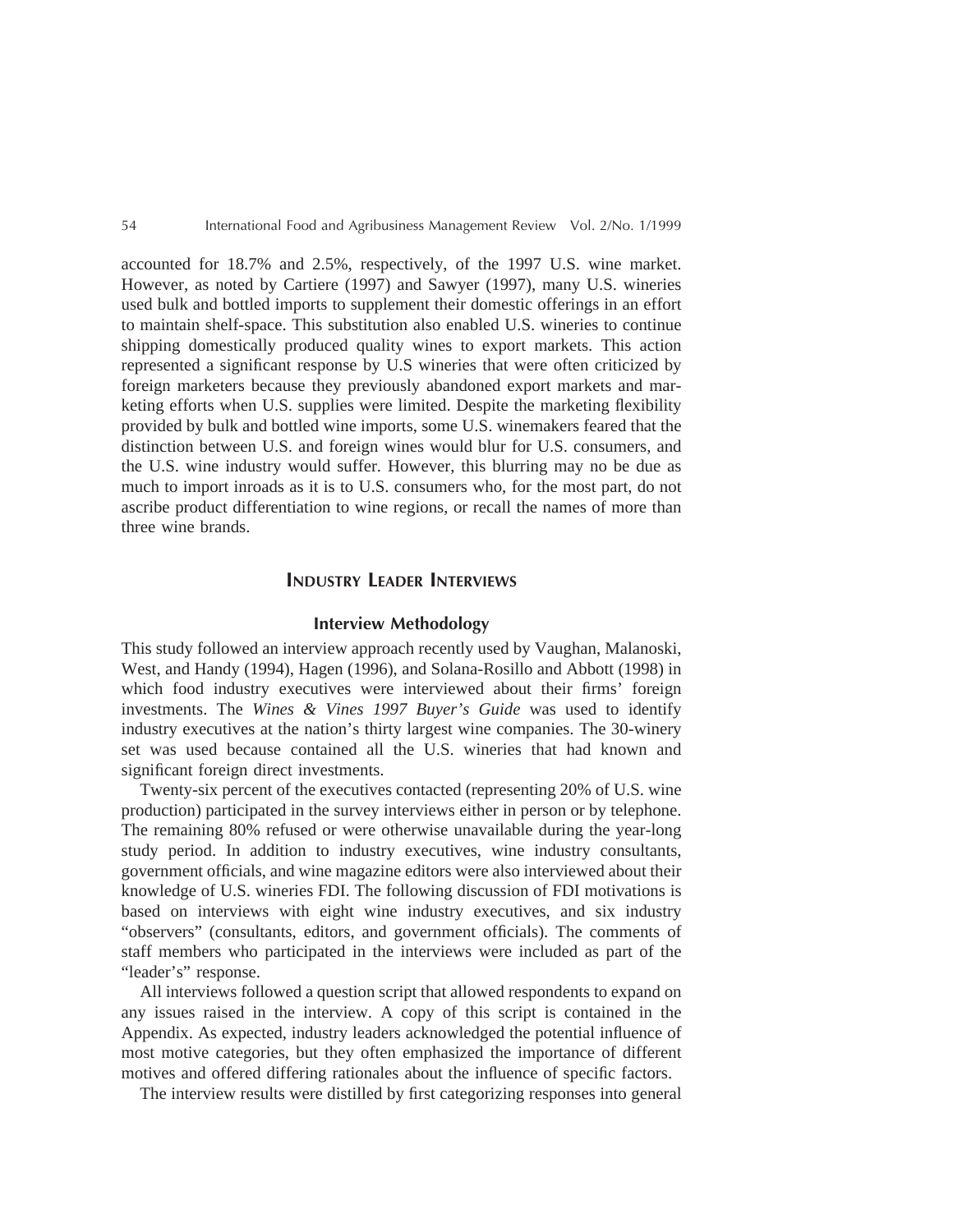motive categories. Discussions about the influence of specific factors or differing explanations about the influence of factors are presented in the next section only if two or more leaders addressed similar issues. The interview results are presented in order of frequency of stated importance starting with the most frequently mentioned motivation category. Given the qualitative nature of this analysis, no statistical significance is implied by the order in which the motivations are presented.

#### **RESULTS AND DISCUSSION**

Given previously mentioned world and U.S. wine market shifts, U.S. wineries' foreign investment decisions are heavily influenced by resource access, quality control, and production cost considerations. The increasing standardization of wines within specific quality/price point wine categories has placed pressure on wineries to differentiate themselves less on wine characteristics and more on product availability (portfolio breadth), consistency, and marketing transactions costs. This evolving aspect of the U.S. wine market, and wine markets elsewhere, is perhaps the most significant force promoting U.S. wine industry FDI from a supply chain perspective.

#### **Resource Seeking Motives**

Interviews with industry leaders suggested that production flexibility and access to varietal supplies were the primary motivations for foreign investments by U.S. wineries. Investment decisions were based on each winery's assessment of gaps in its current wine portfolio. As a result, not all U.S. wineries with the financial capacity to invest in foreign markets did so. Executives who did not invest overseas typically believed their wineries possessed three competitive advantages. First, they had access to a stable and adequate supply of domestically produced winegrapes. Second, they felt they could control the cost of domestically supplied winegrapes (within given quality levels). Finally, they determined that they offered a sufficiently competitive wine portfolio.

Marketing and natural resource access motivations were most often raised as significant factors in wineries' investment decisions. Increased "marketing influence" tied to the desire to "lock-in" sources was an important component of many wineries' investment considerations. Some executives felt that if they created an import division, they would then need to protect their sources of wine and closely control wine and grape quality. Supply and quality control were considered critical. In some cases, wineries that had experienced previous problems associated with imported wines were less likely to trust the effectiveness of contractual obligations designed to ensure import quality and timeliness of deliveries.

Most industry observers and winery executives maintained that foreign-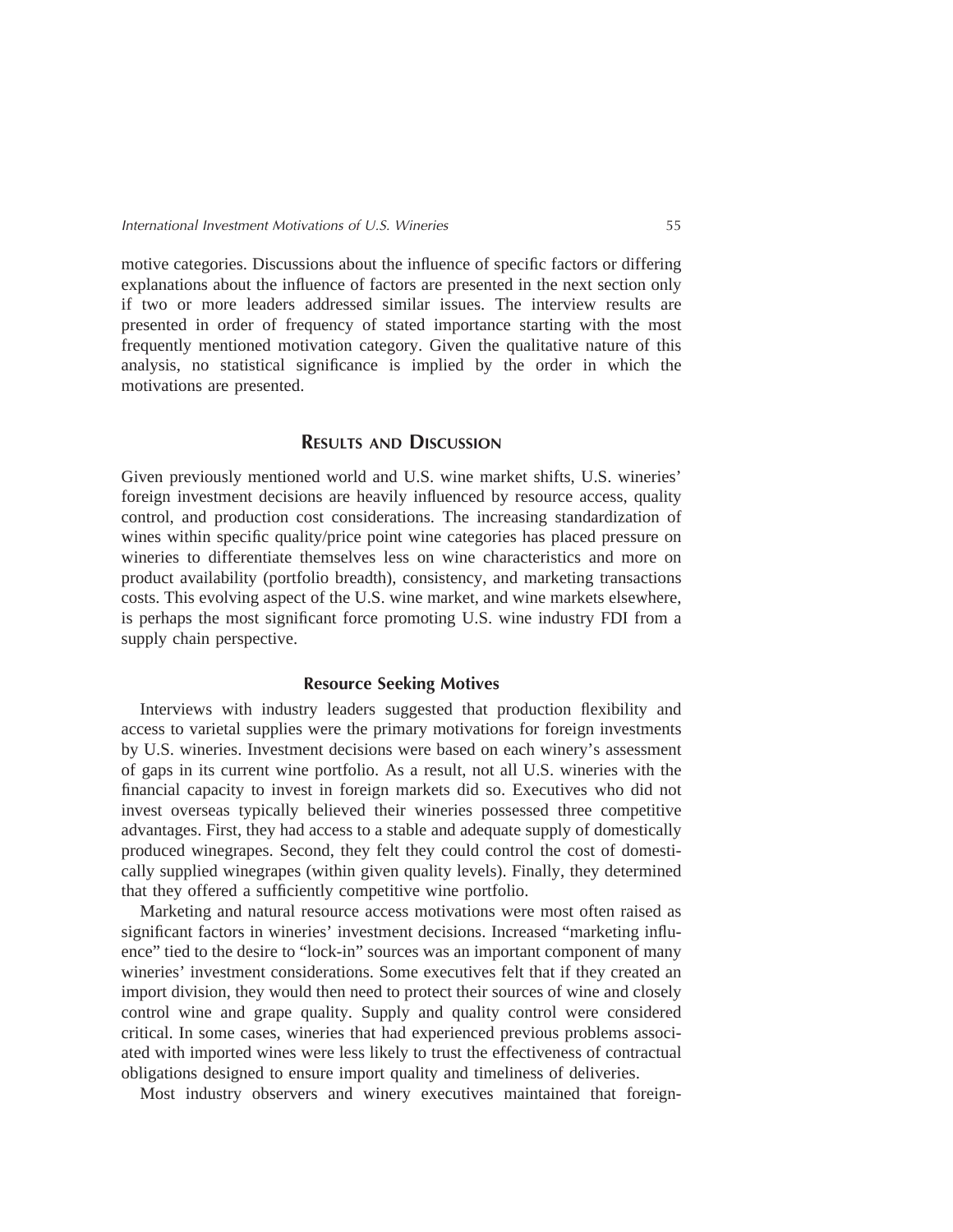produced wines were not used to "improve the image" of wines considered part of their winery's core group of products. However, in cases where the winery was expanding into a price range or augmenting its portfolio, then foreign wines were offered as a least-cost means for that expansion. No winery executive felt that foreign wines were used to bargain for lower domestic winegrape prices. Nevertheless, the indirect role which access to foreign sources could play in mitigating future price pressures was not entirely discounted.

#### **Strategic Motives**

Some industry leaders saw U.S. winery FDI actions as a response to worries about the heavy competition in Chardonnay, Merlot, and Cabernet Sauvignon markets (three of the most recognizable wine varietals marketed in the U.S.). They also asserted that U.S. investments served to increase wine consumers' respect and reduce their quality concerns about wines from other regions. The recent shortages of U.S. wines allowed recognizable wines (e.g., Chardonnay and Merlot) from New World producers to establish sound reputations in the marketplace and within the industry. The benefits of utilizing rather than fighting against imports were noted by several industry leaders.

Even without limited U.S. wine supplies, the reputations of some New World producers continue to grow. Hochstein (1999) noted that several Chilean and Argentine wines compete well in both quality and great wine categories. Not surprisingly, some of these wines are products of alliances and foreign investments between European and South American firms, as well as ventures between U.S. and South American firms.

### **Firm Size Motives**

Firm size was considered an important threshold factor by all industry leaders. However, the reasons provided for the importance of size varied among executives. Some observers felt that large "corporate" wine companies had developed broad infrastructures and distribution channels through which cost advantages could be achieved only by moving high volumes of wines or other beverages. "Corporate" firms in this category (e.g., Gallo, and Canandaigua) were occasionally described as having an "order-taker mentality" that focused on marketing volume over quality, if that choice had to be made. Nonetheless, these firms are positioned to benefit from retailers' supply chain initiatives because they possess effective distribution systems, focus on cost, and are actively creating or acquiring wine brands that expand their wine portfolios.

#### **Intangible and Tangible Advantage Motives**

Larger firms typically were also considered better endowed with tangible and intangible assets that could offset a significant amount of the uncertainty and risks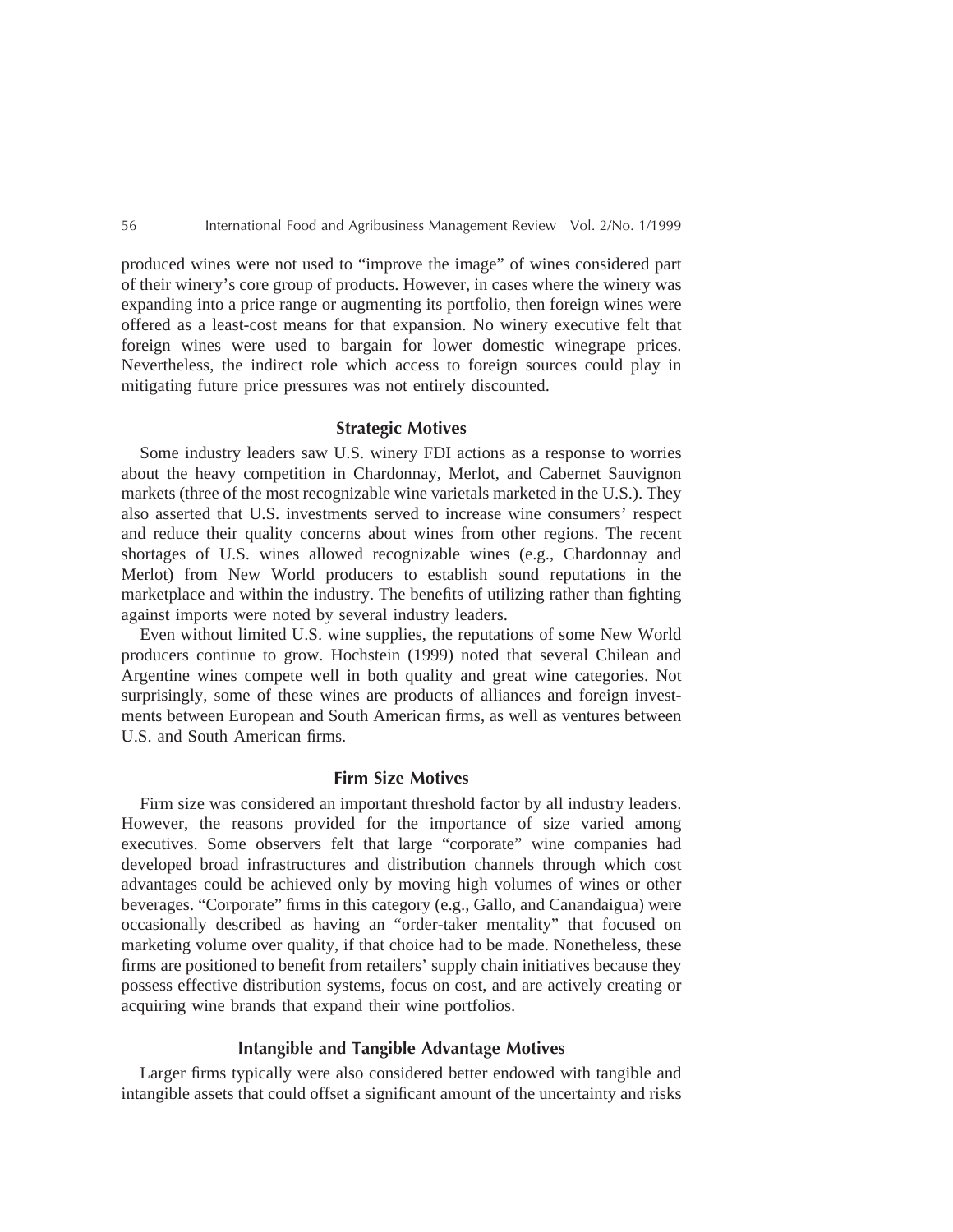associated with international investments. Investments also occurred because firms wanted to increase production flexibility and reduce the risk of not having sufficient access to markets or resources. This motivation supported the production-flexibility notion that firms determined domestic and foreign capacity *ex ante*, but made production decisions *ex post*. This was an advantage that only larger wineries could afford. Other observers disclosed that size was important because of the cost associated with managing investments overseas, and because larger firms were more likely to attract the managerial and technical talent needed to make the foreign investment a success.

An assessment of the sizes of the wineries that have undertaken foreign investments (according to published reports), reveals that firm size is positively related to FDI. Kendall Jackson (Argentina, Italy, France, and Chile), Mondavi (Italy, France, and Chile), Wente (Mexico), and Beringer (France and Chile) all have production capacities exceeding 100,000 hectoliters (Cartiere, 1997; Groves, 1996; and Sawyer, 1997).

As noted earlier, firms' perceptions of their access to winegrapes and their perceived lack of control over resources affected their investment decisions, as did higher transactions costs associated with doing business in arm's-length markets. Vulnerability and strategic considerations were, in varying degrees, considered important motivations by most industry executives and observers participating in our study, though no executive used the term "vulnerable." The concentration and increased competition from domestic and foreign sources heightened some wineries' perceived need for additional wine volume.

#### **Technology and Control Motives**

All industry leaders and observers agreed that research and development were not considered significant investment factors. Winery executives felt that wineries around the world had access to similar winemaking technologies. Thus, emphasis was not placed on technology, but rather the application and choice of technologies used. The desire to control quality from the vineyard to the bottle varied among wineries, but all recognized that grape quality was the primary factor in determining wine quality and consistency from year to year.

The point at which wineries typically chose to exercise control over the winemaking process was an additional consideration. Wine executives who believed that grape quality was paramount typically chose to invest in vineyards and wineries. Those who considered their vineyard contracts, or other relationships, to be strong were less likely to become involved in grape production. Those executives who viewed wine making as a complicated blend of art and science pointed to this perception as a primary reason for the preference of direct investments by U.S. wineries. Specifically, the technical design and aesthetic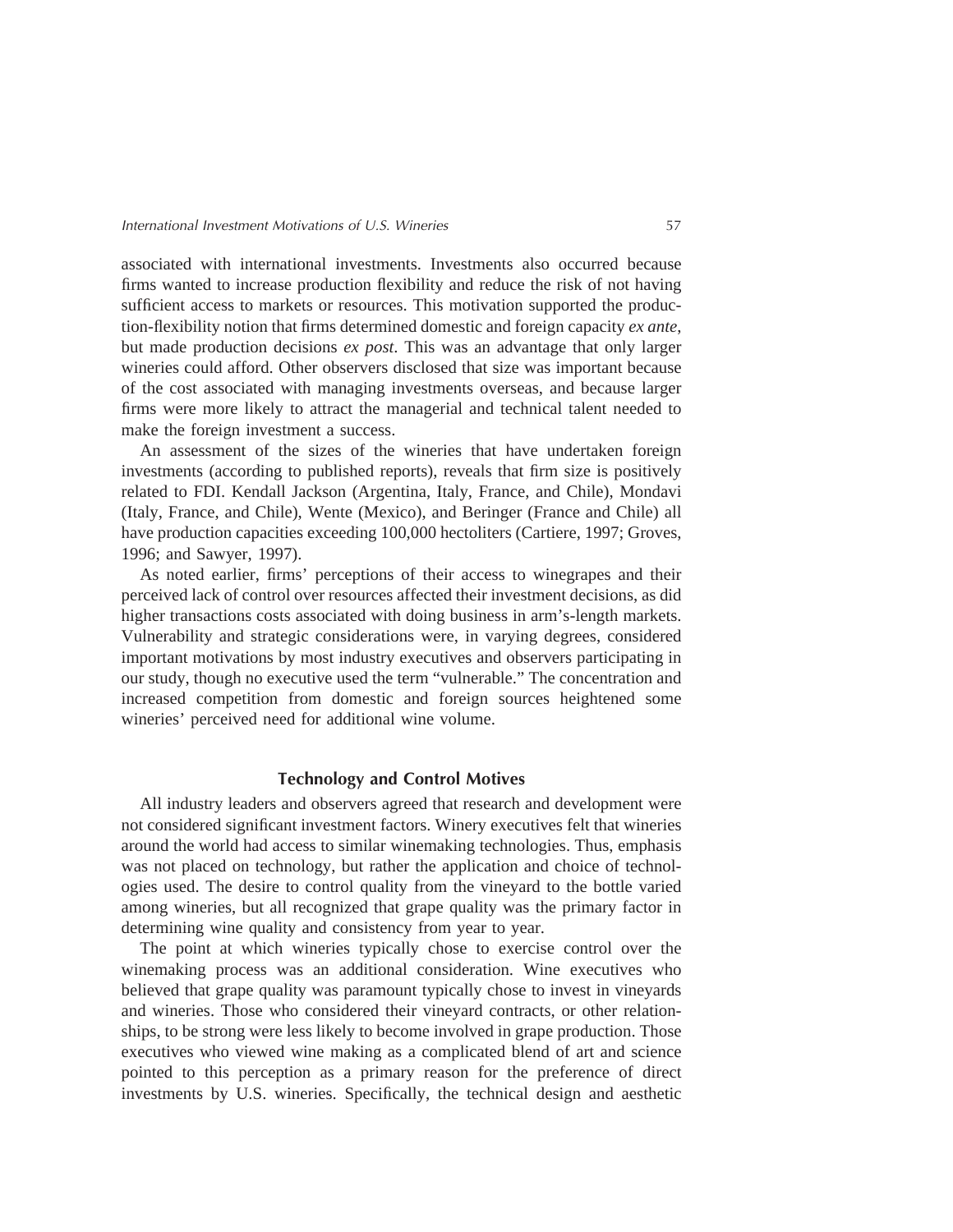nature of wine production does not lend itself to electronic communication, infrequent inspections, or other poorly timed interactions.

The means by which U.S. wineries enter foreign investment differs across companies. The preference of specific host-country investment strategies is heavily path dependent (Graham, 1996). That is, the respective history and philosophy of the wineries affect the location of their investments, their choice of joint venture partners (if any), and how much control they maintain over their investments. The FDI approaches used by Mondavi are prime examples of path dependence because of that winery's preference for ventures with the "elite" families of a targeted wine region.

### **Trade Barriers and Political Motives**

Trade barriers (both tariff and nontariff) and exchange rate motivations for foreign investments were not cited in the interviews as major factors in U.S. wine industry foreign investments. Given that no unconditionally attractive consumer wine markets exist in wine-producing nations where investments took place, the desire to bypass trade barriers was not great. This finding was no doubt influenced by the practice of importing wines into the U.S. to maintain domestic markets and enable U.S. wine export efforts to be sustained.

Finally, several industry leaders noted that misgivings about political stability in certain wine-producing nations (e.g., Moldova and South Africa) limited U.S. winery investments despite apparent agricultural advantages. In those cases, concerns about the macro-environment overshadowed consideration of potential gains from increased access to winegrape resources, and promoted a "wait-andsee" investment outlook.

#### **CONCLUSIONS**

The FDI motivations of U.S. winery executives coincide closely with motivations found in the literature on FDI. However, the dominant wine industry motivations are heavily influenced by world and U.S. wine market factors rather than by some universal set of investment considerations. Two essential elements appear to characterize the environment in which U.S. winery investment decisions are made. First, world wine market preferences have shifted toward quality wines, but are less restrictive with respect to wine origin. Second, U.S. wineries concentrate on access to adequate supplies of quality winegrapes, and access to consumers' market baskets, which includes the needs of supermarkets and wholesalers that increasingly serve as the primary links between wineries and consumers. The influence of supply chain management considerations is critical in this setting, and the investment decisions of U.S. wineries can be viewed as management reactions in those considerations.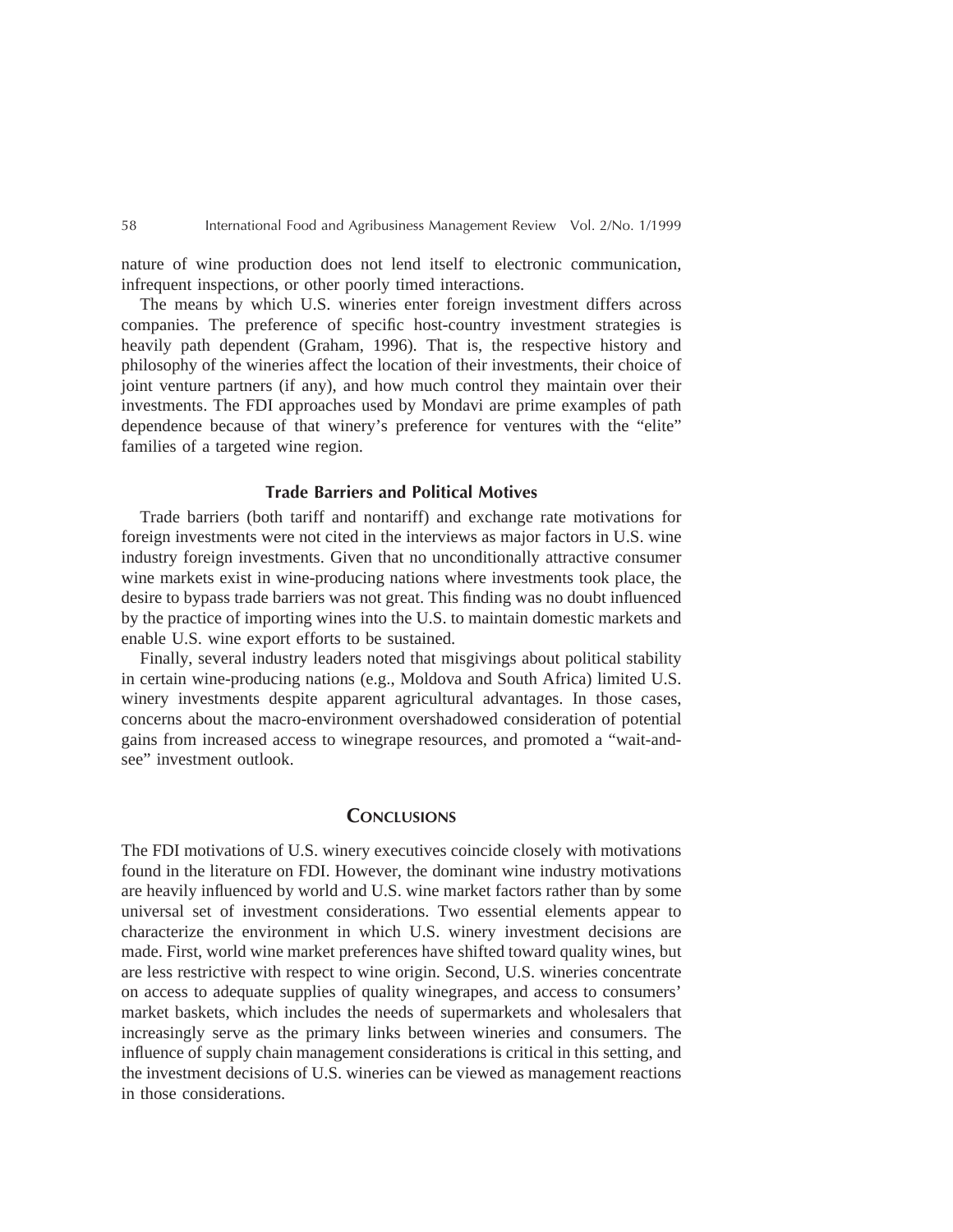U.S. winery executives and industry observers interviewed in this study all reflected on how the industry's focus has shifted from the world's recent and observable excess supply of wine to concerns about adequate supplies of quality winegrapes and competition from new producing sources. New entrants seeking to capture market share, especially in the United States, have placed pressure on existing market participants. This perceived vulnerability to regions with consistent quality and lower production costs was a common investment motivation. The significance of this motivation rested partly on the ability of a firm to sense or assess changes in the industry that threaten its position in the market, and partly on the firm's assessment of its ability to internalize tangible and intangible assets. The presence of price distortions across production stages and the desire to internalize transactions also served to motivate firms' investments. However, investment decisions also were motivated by more aggressive strategic considerations of wineries that used FDI to integrate international operations, expand demand, and reduce supply risks.

# **NOTE**

1. New World producers are defined as wine producers who operate outside the classic Western European core of winemaking regions.

## **REFERENCES**

- Benito, G., and G. Gripsrud. 1995. "The Internationalization Process Approach to the Location of Foreign Direct Investment: An Empirical Analysis." In M. Green and R. McNaughton, eds., *The Location of Foreign Direct Investment: Geographic and Business Approaches.* Brookfield, VT: Avebury. Chapter 4, pages 43–58.
- Bolling, C., P. DeBraal, and C. Handy. 1993. "Foreign Investment in U.S. Agribusiness." Agriculture Information Bulletin, No. 664-58. U.S. Department of Agriculture, Washington,  $DC$
- Cartiere, R. 1997. "It's a Small Wine World After All." *Wine Enthusiast, 10*(12): 34.
- Caves, R. E. 1996. *Multinational Enterprise and Economic Analysis*, 2nd ed. London: Cambridge University Press.
- Christy, D., and J. Grout. 1994. "Safeguarding Supply Chain Relationships." *International Journal of Production Economics, 36*(2): 233–42.
- Craig, S., and S. Douglas. 1996. "Developing Strategies for Global Markets: An Evolutionary Perspective." *Columbia Journal of World Business, 31*(1): 70–81.
- de Blij, H. 1983. "Geography of Viticulture: Rationale and Resource." *Journal of Geography, 82*(3):112–21.
- DeMeza, D., and F. vander Ploeg. 1987. "Production Flexibility as a Motive for Multinationality." *Journal of Industrial Economics, 35*(3): 343–51.
- Doering, W. 1999. "World Wine Production and Trade." *Wines & Vines, 80*(7): 47–48.
- Dickenson, J. 1990. "Viticultural Geography: An Introduction to the Literature in English." *Journal of Wine Research, 1*(1): 5–24.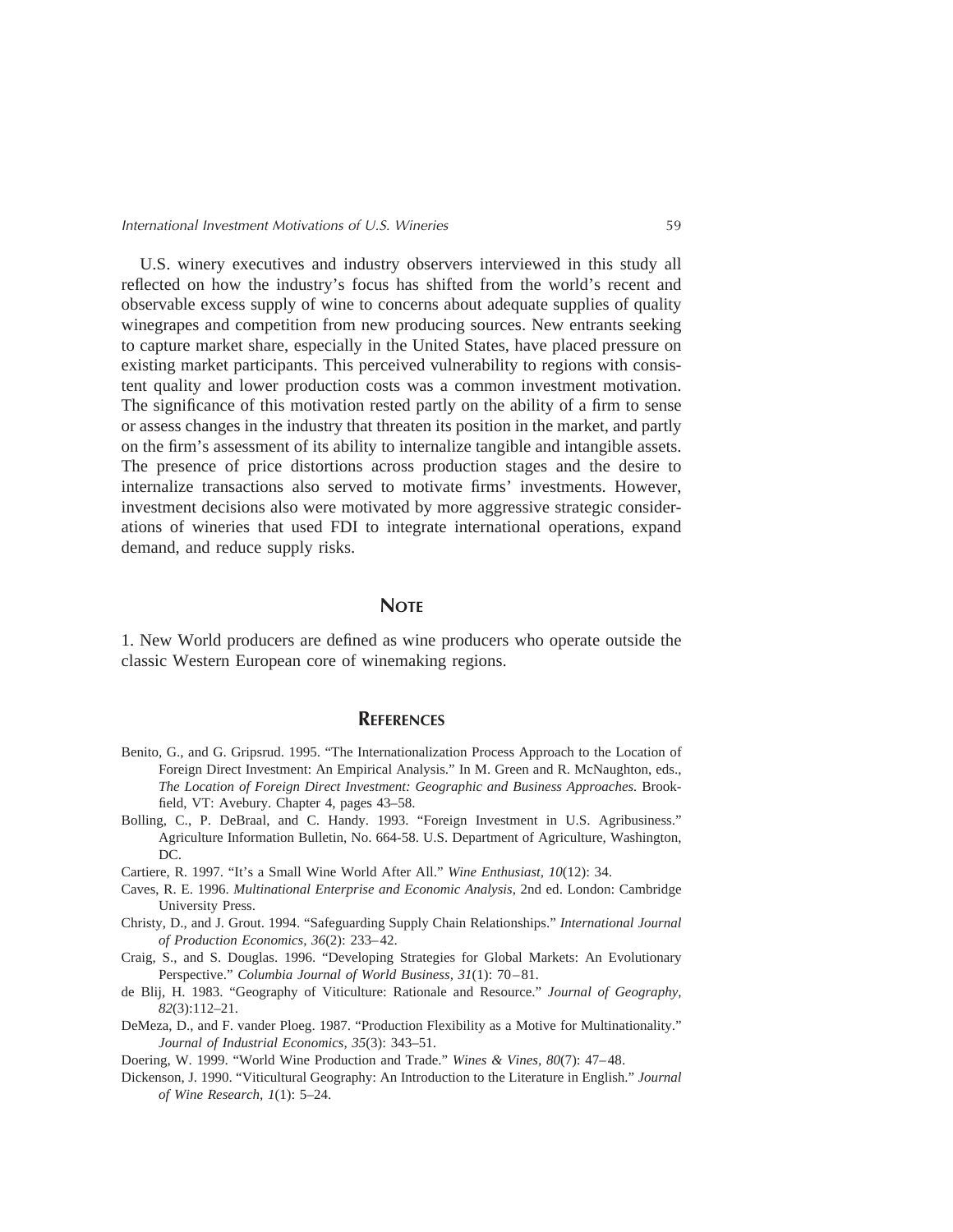- Dickenson, J. 1992. "Changes in the Geography of Wine: New Wine in New Bottles." *Interdisciplinary Science Reviews, 17*(2): 178–84.
- Dunning, J. 1980. "Toward an Eclectic Theory of International Production: Some Empirical Tests." *Journal of International Business Studies, 11*(1): 9–31.
- Ferdows, K. 1997. "Making the Most of Foreign Factories." *Harvard Business Review, 75*(2): 73–88.
- Graham, E. 1996. "The (Not Wholly Satisfactory) State of the Theory of Foreign Direct Investment and Multinational Enterprise." *Journal of International and Comparative Economics, 20*(1): 183–206.
- Geene, A., A. Heijbroek, A. Lagerwerf, and R. Wazir. 1999. "The World Wine Business: Market Study." Food and Agribusiness Research—Rabobank International. The Netherlands: Rabobank International.
- Groves, M. 1996. "Wente, Mexican Firm Team Up to Make Wine." *Los Angeles Times,* September 27: Page D-1.
- Grubaugh, S. 1987. "Determinants of Foreign Direct Investment." *Review of Economics and Statistics,* 69(2): 149–52.
- Hagen, J. 1996. "Foreign Production by U.S. Processing Firms: A Transaction Cost Approach." Presented at *Global Markets for Processed Foods: Theoretical and Practical Issues* symposium. International Agricultural Trade Research Consortium and Retail Food Industry Center (June).
- Handy, C. 1993. "Multinational Food Marketing: Competitive Strategies of U.S. Firms." *Journal of Food Distribution Research, 24*(1): 60–67.
- Hochstein, M. 1999. "South American Producers Up the Ante: Price and Quality Both on the Rise for Chilean and Argentine Wines." *Wine Business Monthly,* 6(9):1,12–15.
- Horst, T. 1972. "Firm and Industry Determinants of the Decision to Invest Abroad: An Empirical Study." *Review of Economics and Statistics, 54*(2): 258–266.
- Koechlin, T. 1992. "The determinants of the Location of USA Direct Roreign Investment." *International Review of Applied Economics,* 6(2): 203–216.
- Kraft, S. 1996. "The Name Game in French Vin." *Los Angeles Times*, February 9: A-1.
- Markusen, J. R. 1995. "The boundaries of multinational enterprises and the theory of International Trade." *Journal of Economic Perspectives, 9*(2): 169–89.
- Meyer, S., and T. Qu. 1995. "Place-Specific Determinants of FDI: The Geographical Perspective." In M. Green and R. McNaughton, eds., *The Location of Foreign Direct Investment: Geographic and Business Approaches.* Brookfield, VT: Avebury. Chapter 1, pages 1–14.
- Morrison, J. B., and L. J. Officer. 1992. "Factors Affecting Japanese Investments in the Australian Beef Industry." *Review of Marketing and Agricultural Economics, 60*(3): 369–380.
- Moulton, K. 1997. "Global Wine Situation and Implications for California." *Wines & Vines, 78*(5): 31–36.
- Pugel, T. 1981. "The Determinants of Foreign Direct Investment: An Analysis of U.S. Manufacturing Industries." *Managerial and Decision Economics, 2*(3): 220–228.
- Ray, E. 1990. "The Determinants of FDI in the U.S., 1979–1985." In R. Feenstra, ed., *Trade Policies for International Competitiveness.* Chicago: University of Chicago Press. Pages 53–77.
- Sawyer, A. 1997. "World Beat: Growing Crop Gives Californians the Chance to Look Overseas Again: Asia, Other Continents Could Provide the Growth Wine Needs." *Wine Business Monthly, 4*(10): 43–47.
- Solana-Rosillo, J. and P. Abbott. 1998. "International Entry Mode Decisions by Agribusiness Firms: Distribution and Market Power." Presented at the foreign direct investment and trade in U.S.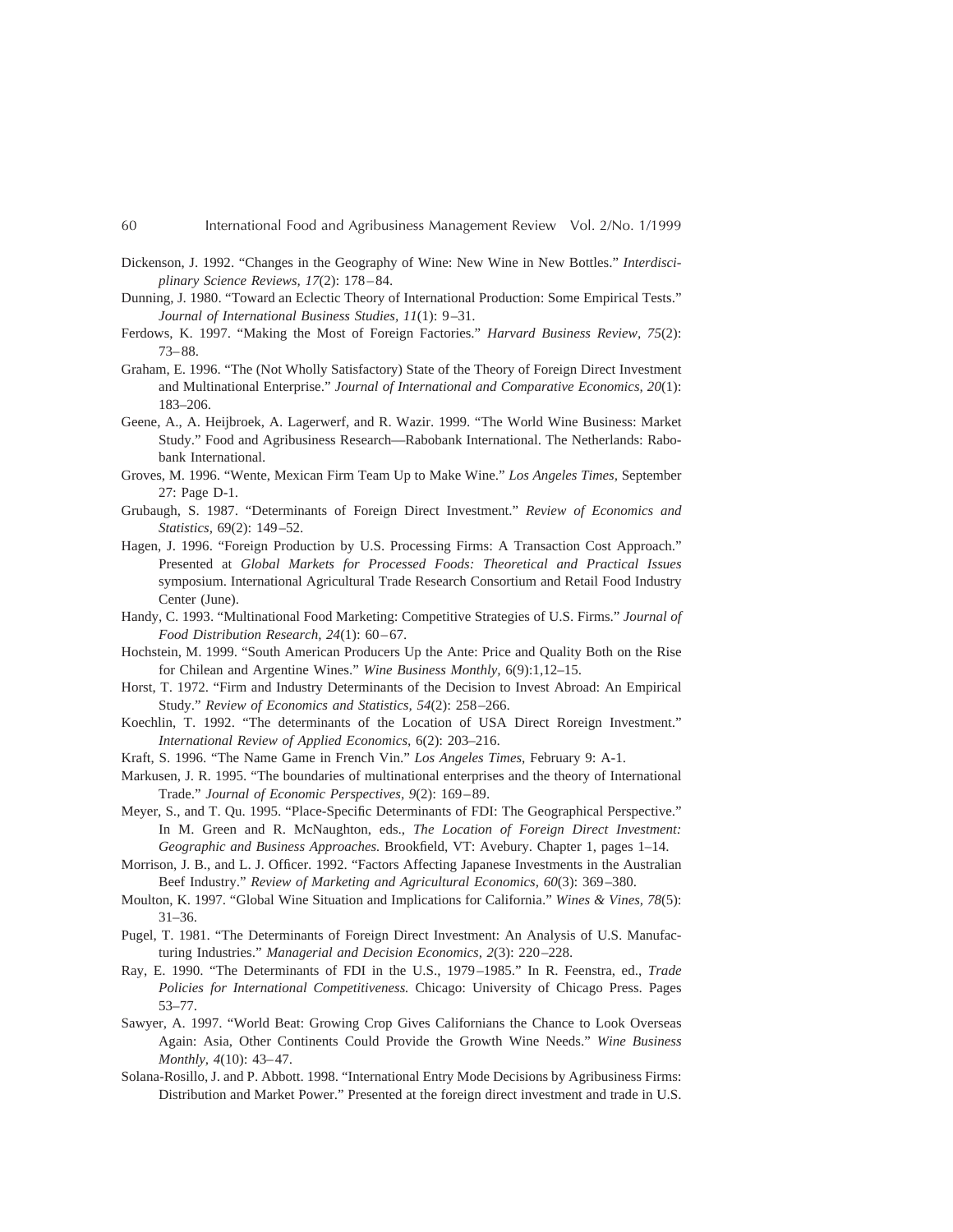agribusiness industry. Principal Paper Session of the American Agricultural Economics Association meeting in Salt Lake City, Utah (August).

- Trevino, L., and J. Daniels. 1996. "The Preconditions for Manufacturing FDI in the U.S.: An Empirical Assessment." *The International Trade Journal, 10*(2): 223–246.
- Vaughan, O., M. Malanoski, D. West, and C. Handy. 1994. "Firm Strategies for Accessing Foreign Markets and the Role of Government Policy." *Working Paper* 5/94. Agri-food Policy Directorate, Agriculture Canada.
- Vernon, R. 1966. "International Investment and International Trade in the Product Cycle." *Quarterly Journal of Economics, 80*(2): 190–207.
- Walker, L. 1998. "Export Growth Astonishing." *Wines & Vines, 79*(5): 16.
- Walker, L. 1999. "Canandaigua's Premium Wine Shopping List." *Wines & Vines, 80*(6): 69–71.
- Wesson, T. 1994. "Toward a Fuller Understanding of Foreign Direct Investment: The Example of Hyundai's Investment in the U.S. Personal-Computer Industry. *Business and the Contemporary World, 6*(3):123–136.
- *Wine Business Monthly*. 1999. "International Harvest, Grape Plantings and U.S. Grape Prices." 6(8): 27.

*Wines and Vines 1997 Buyer's Guide*. 1997. San Rafael, CA: The Hiaring Company.

Yu, C-M. 1986. "The Experience Effect and Foreign Direct Investment." *Weltwirtschaftliches Archiv.*, 126(3): 561–580.

## **APPENDIX**

## **Motivations for Foreign Direct Investment by U.S. Wine Industry Initial Questions**

If a winery was involved in or considering any foreign investments then the following questions were asked:

- 1. How many investments?
- 2. Where is each investment?
- 3. What is the nature of the investment? (Joint venture, wholly owned subsidiary, etc.)
- 4. What were the primary motivations for each foreign investment?
- 5. What factors affected the location of each investment?
- 6. Were production costs a factor?
- 7. Was access to foreign market demand a factor?
- 8. Were domestic market production or consumption constraints a factor?
- 9. Were tariff or nontariff barriers a factor?
- 10. Were exchange rate fluctuations a factor?
- 11. What concerns (political, market, business relationship, etc.) did your company have as it entered into each investment?
- 12. How important are export sales to your company's financial future?